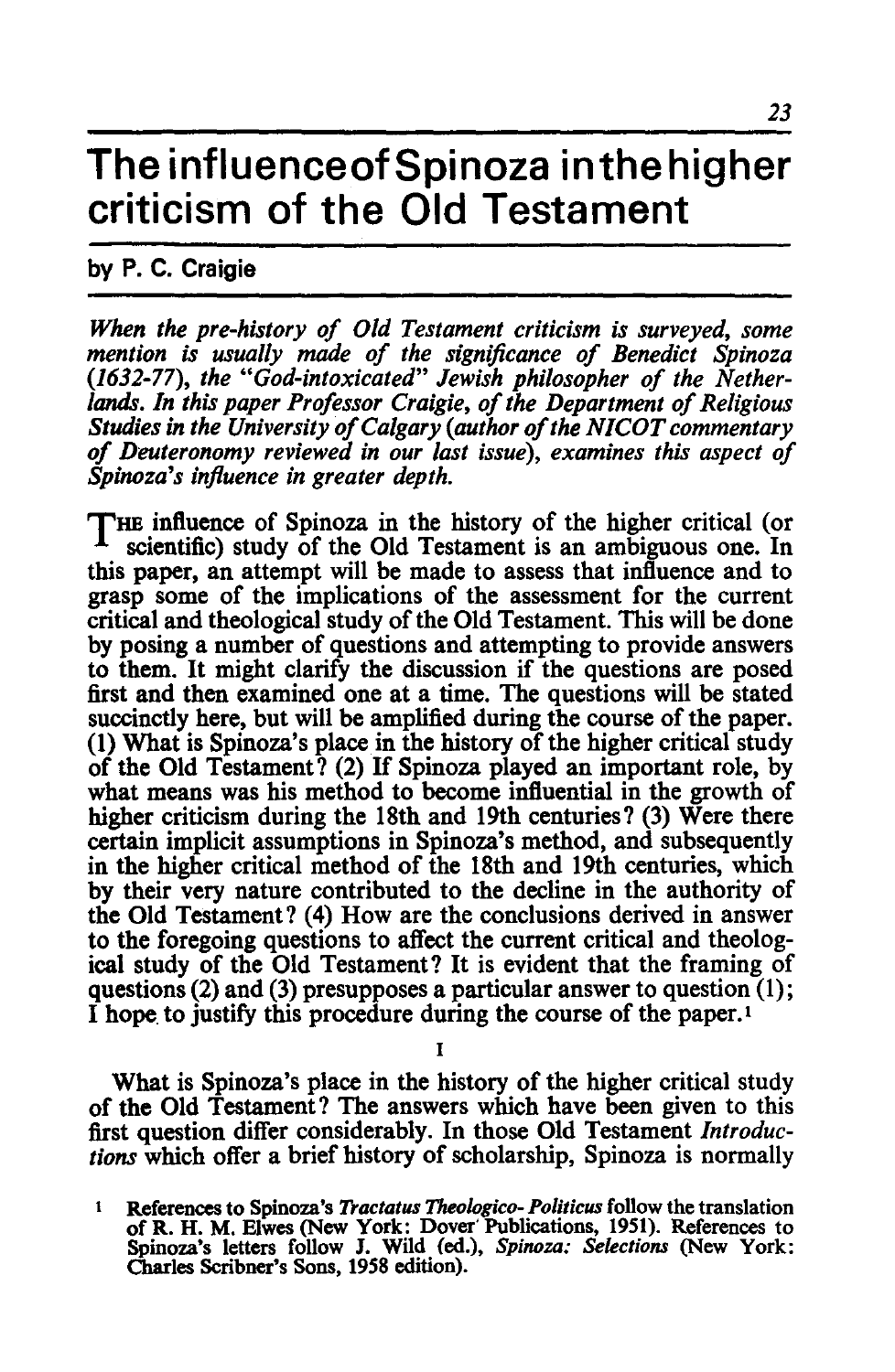acknowledged to be one of several forerunners in the history of the discipline.<sup>2</sup> The real origins of critical scholarship, however, are said to be found in the early 19th century (de Wette, Ewald, Vatke and others) and this early work was given even more solid expression in the latter half of the same century (Kuenen, Graf, Wellhausen, Driver and Robertson Smith). Within the framework of this kind of answer, Spinoza, along with several others (Bonfrère, Morinus, Hobbes *et al.*), prepared the way for criticism proper and perhaps even "anticipated"3 some of its results.

In contrast to this, there is another answer which might be ventured, namely that Spinoza was perhaps the most important figure in the rise of Biblical criticism. For example, O. Biedermann, after noting the strong theological opposition which Spinoza's work attracted at the time, has claimed: "Deswegen darf man Spinoza auch nicht den Schöpfer der historischen Bibelkritik nennen, obwohl er das Recht hiitte. Andere ernten, was er gesat hatte ... Spinoza ist, wenn nicht der Vater, so doch der erste grosser Vertreter der historischen Bibelkritik".4 A more recent and more formidable advocate of this point of view is Leo Strauss, whose concern is philosophical rather than historical.<sup>5</sup> It is quite clear to Strauss that Spinoza is the founder of Biblical criticism (or "Biblical science"), but the importance of this observation lies in his perception of the nature of the method. The real foundation of Biblical science is rooted in a critique of the major presupposition of religion, namely revelation.6 For that reason, Strauss himself engages in a major critique of Spinoza's critique.

The divergence between these two potential answers to the first question depends partly on the aspect of Spinoza's work which is given emphasis. From one point of view, Spinoza was indeed simply a forerunner; he was a forerunner in the sense that the results of his

- 2 See, for example, G. Fohrer, *Introduction to the Old Testament* (Nashville: Abingdon, 1968), p. 26; R. H. Pfeiffer, *Introduction to the Old Testament*  (New York: Harper and Row, 1941), p. 46. See also B. Pick, "Spinoza and
- the Old Testament", The *Biblical World* 2 (1893), p. 113. 3 S. Hampshire, *Spinoza* (penguin Books, 1951), p. 179; N. Smart, *Historical Selections in the Philosophy of Religion* (London: S. C. M. Press, 1962), p. 126. 4 O. Biedermann, *Die Methode der Auslegung and Kritik der biblischen*
- *Schri/ten in Spinozas theologisch-politischem Traktat in Zusammenhang mit seiner Ethik* (Erlangen: Jacob, 1903), pp. 58-59. See also L. Fossati, "Spinoza e la critica modema della Bibbia", *Rivista di Filosofia* (Milan) 17 (1927), pp. 217-234; C. Siegfried, *Spinoza als Kritiker und Ausleger des Alten*
- *Testaments* (Naumburg: Heinrich Sieling, 1867). 5 L. Strauss, *Spinoza's Critique of Religion* (New York: Schocken Books, 1965; published originally in Berlin, 1930); *idem,* "How to Study Spinoza's *Theological-Political Treatise",* in *Persecution and the Art of Writing* (Glen- coe: Free Press, 1952), pp. 142-201. 6 L. Strauss, *Spinoza's Critique of Religion,* p. 35.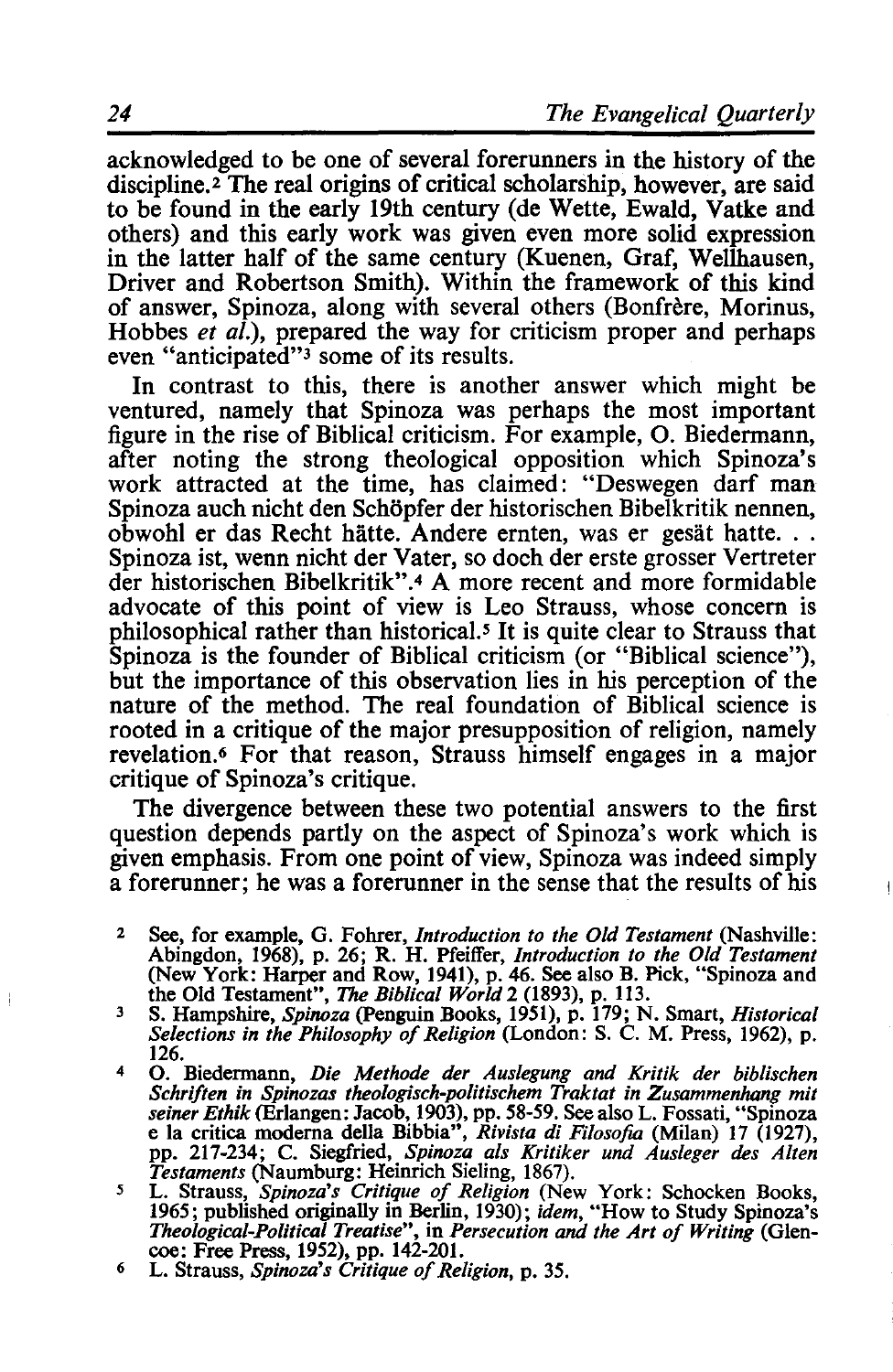scientific criticism were relatively simple in contrast to the grand syntheses produced during the nineteenth century. For example, the Mosaic authorship of the Pentateuch is thoroughly undermined in Spinoza's work;7 the results of his analysis are an advance on the rather vague allusion of Ibn Ezra, but they by no means anticipate the kind of synthesis found in the work of Wellhausen. On the other hand, in the question of method *per se,* it is probably true to say that Spinoza was the founder of higher criticism or scientific method; he had his predecessors,<sup>8</sup> of course, but the rigour with which he propounded the method of criticism does not seem to have any close parallel. 9 The importance of this argument will be expanded in the following paragraphs, but it may be anticipated briefly. The rigorous method which Spinoza advocated found its context in an explicit critique of revealed religion. However, the context within which the method was subsequently employed was that of religious (principally Protestant) scholarship. The problem which emerges may be stated as follows: does the method necessarily imply or involve the critique of religion? Or is the method itself neutral, a tool which may be used regardless of one's view of revelation? The latter alternative seems to be implicit in much of nineteenth century scholarship (and also in that of the twentieth century), but whether or not it is correct must be examined at greater length. But first it is necessary to turn to another question.

11

If Spinoza did indeed play an important role, by what means was his method to become influential during the subsequent growth of the discipline during the late 18th and the 19th centuries? At this point in the discussion, it is relevant to turn to some modern interpretations of the rise and dominance of higher criticism during the 19th century. For some time, it has been popular to consider that the major scholars of the 19th century were influenced primarily by the intellectual currents of their own age.<sup>10</sup> Darwin, in the natural sciences, and Hegel, in history and philosophy, are thought to have been the intellectual progenitors of the modern viewpoint reflected in nineteenth century Biblical Scholarship.

- 
- 7 Tractatus Theologico-Politicus VIII, pp. 120-132.<br>
8 See H.-J. Kraus, *Geschichte der historisch-kritischen Erforschung des Alten*<br>
Testaments (Neukirchen-Vluyn, 1969), pp. 6-60.
- *Testaments* (Neukirchen-Vluyn, 1969), pp. 6-60. 9 The obvious parallel might seem to be Thomas Hobbes' *Leviathan,* which Spinoza may have read. Hobbes, in part Ill, "Of a Christian Common-wealth", examines many topics in common with Spinoza's *Tractatus* and his results are quite similar at a number of points; the method, however, is neither so explicitly scientific nor so rigorous. See also Strauss, *Spinoza's*
- <sup>10</sup> See, for example, H. F. Hahn, *The Old Testament in Modern Research* (philadelphia: Fortress Press, 1966), pp. 1-18.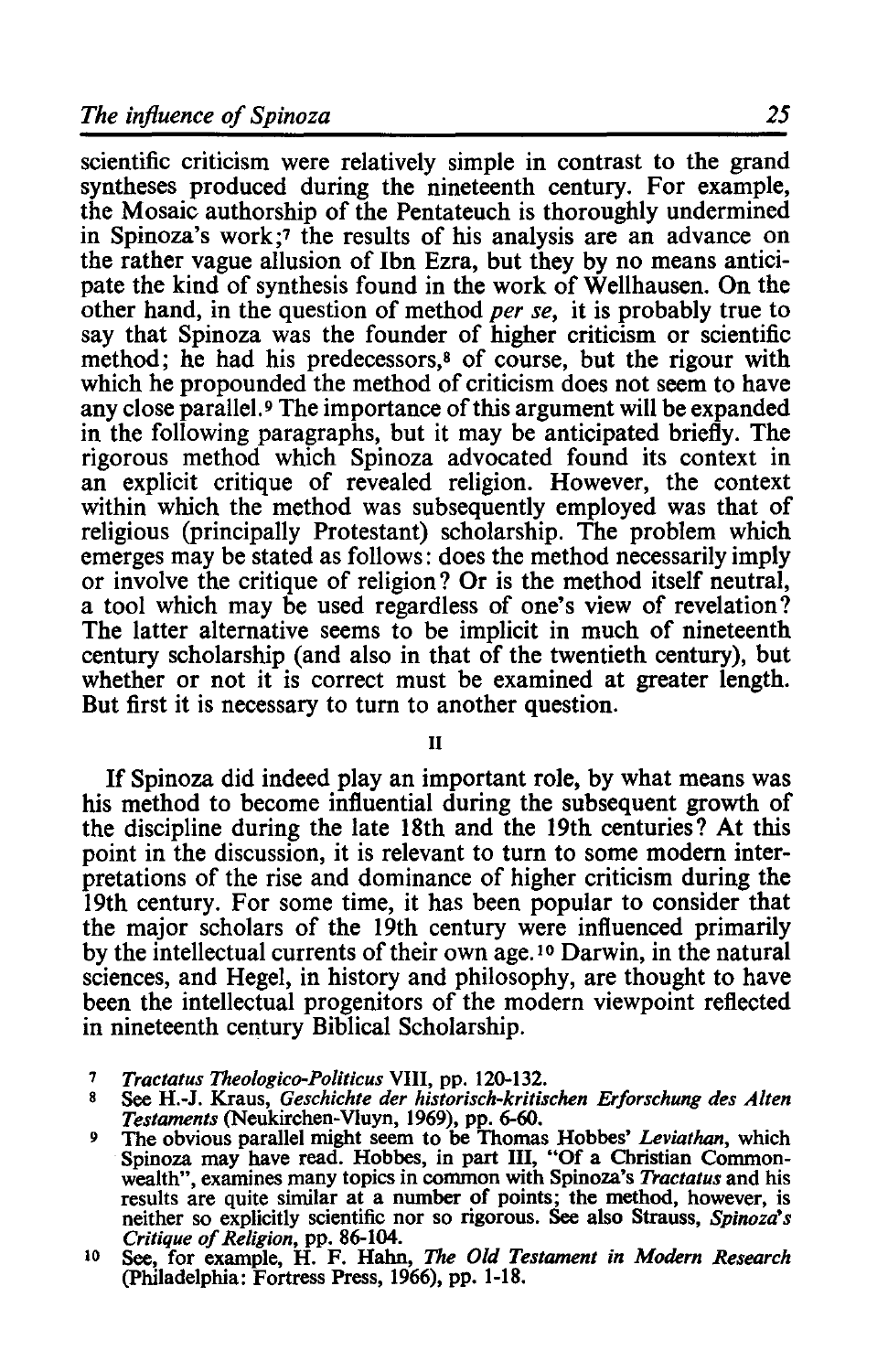Recently, however, a number of scholars have been discerning that the roots of 19th century criticism are to be found in an earlier period. 11 Several writers are now emphasizing the great importance of Herder and German Romanticism (in the broader sense) as the most significant antecedent to 19th century criticism.<sup>12</sup> H. J. Kraus has suggested that 19th century criticism was in some ways a "Romantic Renaissance", and that behind Herder and Romanticism stands the figure of Spinoza. 13 This analysis appears to convey an accurate statement of the course of events, and perhaps the key figure linking Herder with 19th century scholarship was J. G. Eichhorn; the acquaintanceship between the two men provides a basis for that linkl4.

This newer understanding of the problem does not mean, of course, that Spinoza, Herder and the scholars of the 19th century all held the same (or even a similar) point of view; the path of influence was more subtle than that. Herder was by no means in agreement with the thorough-going rationalism of Spinoza, but he seems nevertheless to have held Spinoza in high esteem as a person. What is more important, however, is that in one respect Herder's study of the Old Testament was profoundly affected by Spinoza. Herder's two volume work, *The Spirit of Hebrew Poetry,* has as its working principle the view that the Bible is essentially the product of human imagination, and in this he concurs with Spinoza.<sup>15</sup> His study of Hebrew poetry was simply one part of his larger quest for *Urpoesie* and in form, though not explicitly scientific, it is thoroughly objective and "unprejudiced". Another distinctive feature of Herder's study of Hebrew poetry becomes apparent when his work is compared with the slightly earlier work of the English Bishop, Robert Lowth. Lowth's lectures, *De Sacra Poesi Hebraeorum Praelectiones Academicae* (first published in 1753), are scientific in terms of literary analysis;16 the analysis, however, is largely descriptivel7 and does

- <sup>11</sup> This does not mean that the influence of Darwin and Hegel was insignificant but simply that it must be set within a larger context.
- but simply that it must be set with simples and *the Law in a*<br>*Century of Criticism since Graf* (Leiden: Brill, 1970), pp. 45-49.<br>13 H<sub>-</sub>J. Kraus *on, cit*, pp. 335-336.
- 13 H.-J. Kraus, *op. cit.,* pp. 335-336.
- 14 See R. T. aark, *Herder: His Life* and *Thought* (Berkeley: University of California Press, 1955), p. 295.
- IS See Herder, *The Spirit of Hebrew Poetry* (translated by J. Marsh; Burlington: Smith, 1833), Vol. 1, p. 27; L. Strauss, *Spinoza's Critique of Religion,* pp. 263-264. During the same period in which Herder wrote *The Spirit of Hebrew Poetry,* he also wrote an essay on Spinoza; see F. McEachran, *The*  Life and Philosophy of Johann Gottfried Herder (Oxford: Clarendon Press, 1939), p. 52.<br>16 For an assessment of Lowth's contribution to Old Testament scholarship
- 16 For an assessment of Lowth's contribution to Old Testament scholarship see R. S. Cripps, "Two British Interpreters of the Old Testament", *Bulletin of the John Ryiands Library* 35 (1952/53), pp. 385-404.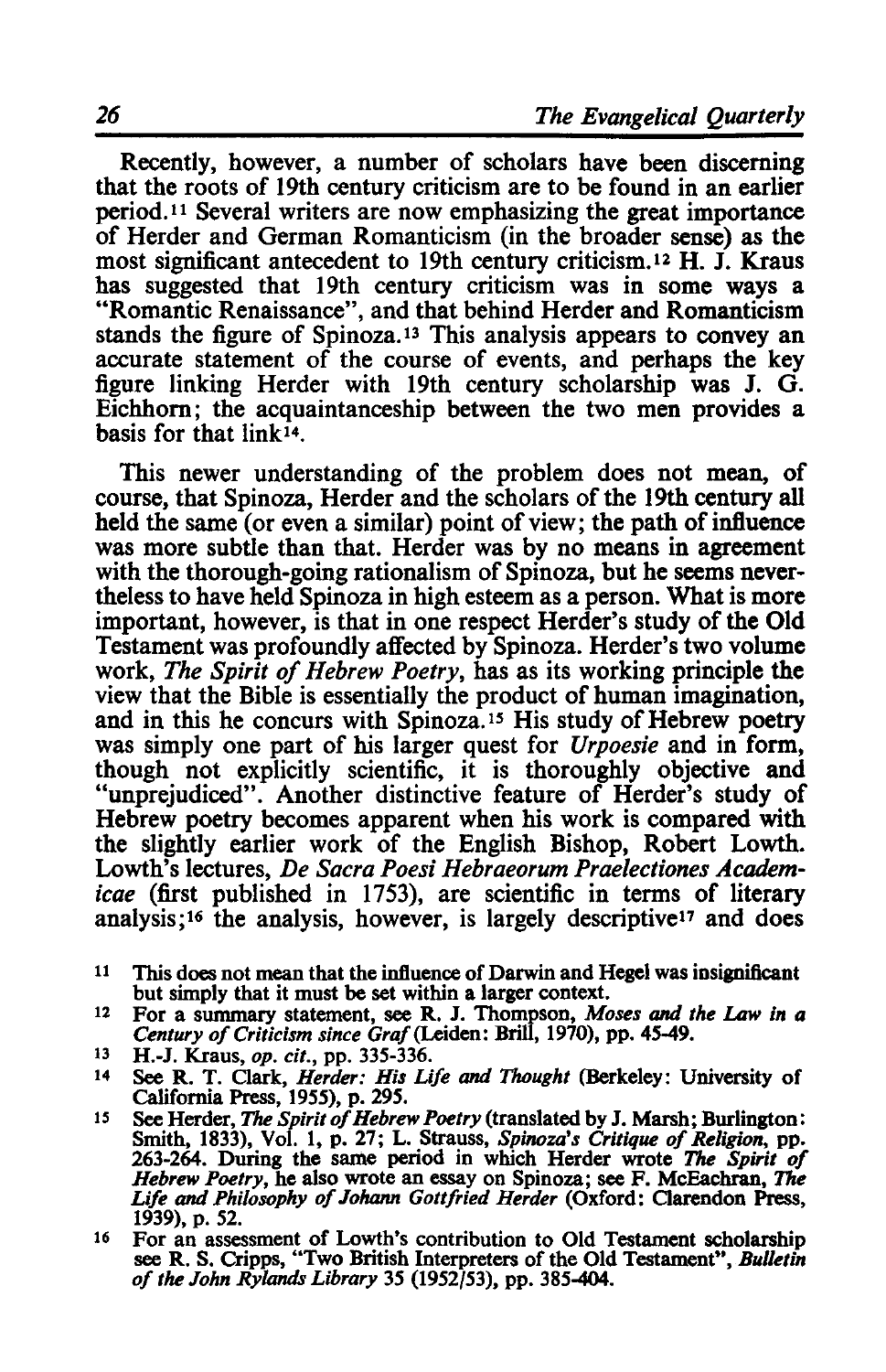not evince clearly a philosophical stance in the approach to the Old Testament. In contrast, Herder (who had read Lowth's lectures) employs a distinct philosophy of history in his analysis of the stages of development in Hebrew poetry. The three periods which he traces in that development reflect his organic view of history, namely that within history, cultural cycles develop like organisms from birth, through maturity and into decay.

To summarize the argument up to this point: it is suggested that certain basic features of Spinoza's method were influential in the growth of 19th century scholarship. The principal channel of this influence was through Herder and other representatives of German Romanticism. Now attention must be turned to those features of Spinoza's method which were significant in the higher criticism of the 19th century and an attempt must be made to determine their implications for the higher critical study of the Old Testament and the relationship of that discipline to theology.

III

The third major problem can be expressed by means of two related questions. If the higher critical method of studying the Bible found its initial expression within the framework of a critique of revealed religion, does that fact bind the method inextricably to the critique, or is the method *per se* neutral? And, related to this question, were there certain implicit assumptions in the method which by their very nature contributed to the subsequent decline in the authority of the Bible? The first of these questions contains two alternatives; insofar as the method was subsequently employed within Christian scholarship, the latter alternative is implied *(viz.*  that the method *per se* is neutral).18 The former alternative is possible, however, and it is this possibility which prompts the second of the two questions just posed. If scientific method is not *per se*  neutral, but is nevertheless believed to be neutral, then it may be that certain implicit assumptions within the method did contribute to the decline in the authority of the Old Testament.

In order to provide an answer to these questions, it is necessary to make an attempt to distinguish the principal features of Spinoza's

<sup>17</sup> In this sense, Lowth's *Lectures* are still an excellent introduction to the study of Hebrew poetry; they have not become "dated" in the same manner as Herder's work.

<sup>18</sup> Note that the argument at this stage does not necessarily imply that subsequent advocates of the method were fully aware of Spinoza's role in its formulation. To take one example, Wellhausen—who should by all means be described as a scientific Biblical scholar—does not place much significance described as a scientific Biblical scholar—does not place much significance<br>on the role of Spinoza in his brief sketch of the history of Biblical criticism;<br>see J. Wellhausen, *Grundrisse zum Alten Testament* (R. Smend, ed Miinchen: Kaiser, 1965), pp. 116-117.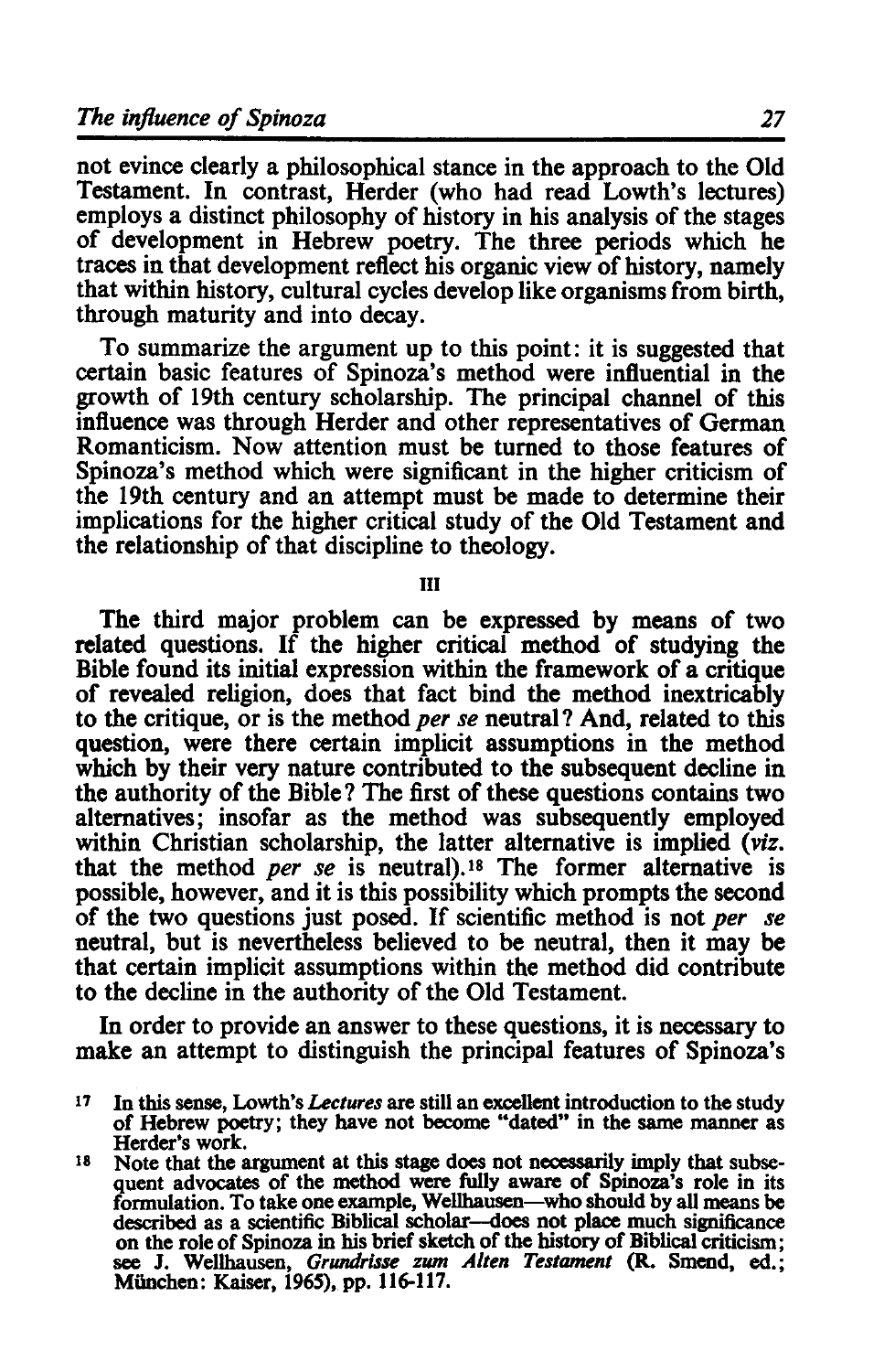Biblical criticism. Within the scope of this paper, however, that task will not be undertaken by an extensive analysis of Spinoza's *Tractatus Theologico-Politicus.*<sup>19</sup> The reason for not so doing lies in the fact that it was probably not this literary work of Spinoza which directly provoked the growth of the discipline in the subsequent centuries.<sup>20</sup> Rather an attempt will be made to examine certain basic features of his method which continue to be of primary importance in the subsequent history of the discipline.

There are two or three preliminary matters to be mentioned briefly, however. First, Spinoza's conception of God is not a direct prerequisite for understanding his *Tractatus Theologico-Politicus:*  there seems to be little doubt, on the other hand, that the concept of God in Spinoza's philosophy21 was significant in prompting him to produce the method of Biblical criticism in the first place. Second, the aim of the *Tractatus* was not to establish Biblical criticism, but to demonstrate the nature of a free state (by which Spinoza· meant a state within which the philosopher would have freedom to philosophize). The result of the *Tractatus* was achieved by a critique of revealed religion; the result, stated concisely, was to undermine the revelatory status and thereby the authority of the Bible, but to leave a minimal deposit of ethics and piety, the validity of which could be agreed upon by all rational men. This result was within the conspectus of the *Tractatus,* for it made possible a kind of diluted loyalty to the Biblical tradition which transcended the particularities of Christianity and ludaism. But what was the nature of the method?

The method can be examined from two vantage points, that of the subject *(viz.* the scholar) and that of the object *(viz.* the Scripture). From the first point of view, the scholar must approach the Biblical text in an impartial and unprejudiced way. To quote Spinoza *(Tractatus,* Preface, p. 8): "I determined to examine the Bible afresh in a careful, impartial, and unfettered spirit, making no assumptions concerning it, and attributing to it no doctrines, which I do not find clearly therein set down". So far, the statement is a model of objectivity and modern scholarly method, but the sentence which immediately follows is significant. "With these precautions, I constructed a method of Scriptural interpretation, and thus equipped, proceeded to enquire-What is prophecy?" The second sentence is indicative of the nature of the *Tractatus,* for in the first six chapters Spinoza engages in a critique of revealed religion (Prophecy, Law, Miracles)

- 
- 19 This task is undertaken admirably in the writings of L. Strauss. 20 By this, I mean simply that 19th century scholars may not have read the *Tractatus:* insofar as Spinoza exerted influence, it was in positing certain basic directions of approach to Scripture, which became increasingly the norm in Biblical scholarship after his time.<br><sup>21</sup> For a description, see Spinoza, *Ethics*, Part I ("Of God").
-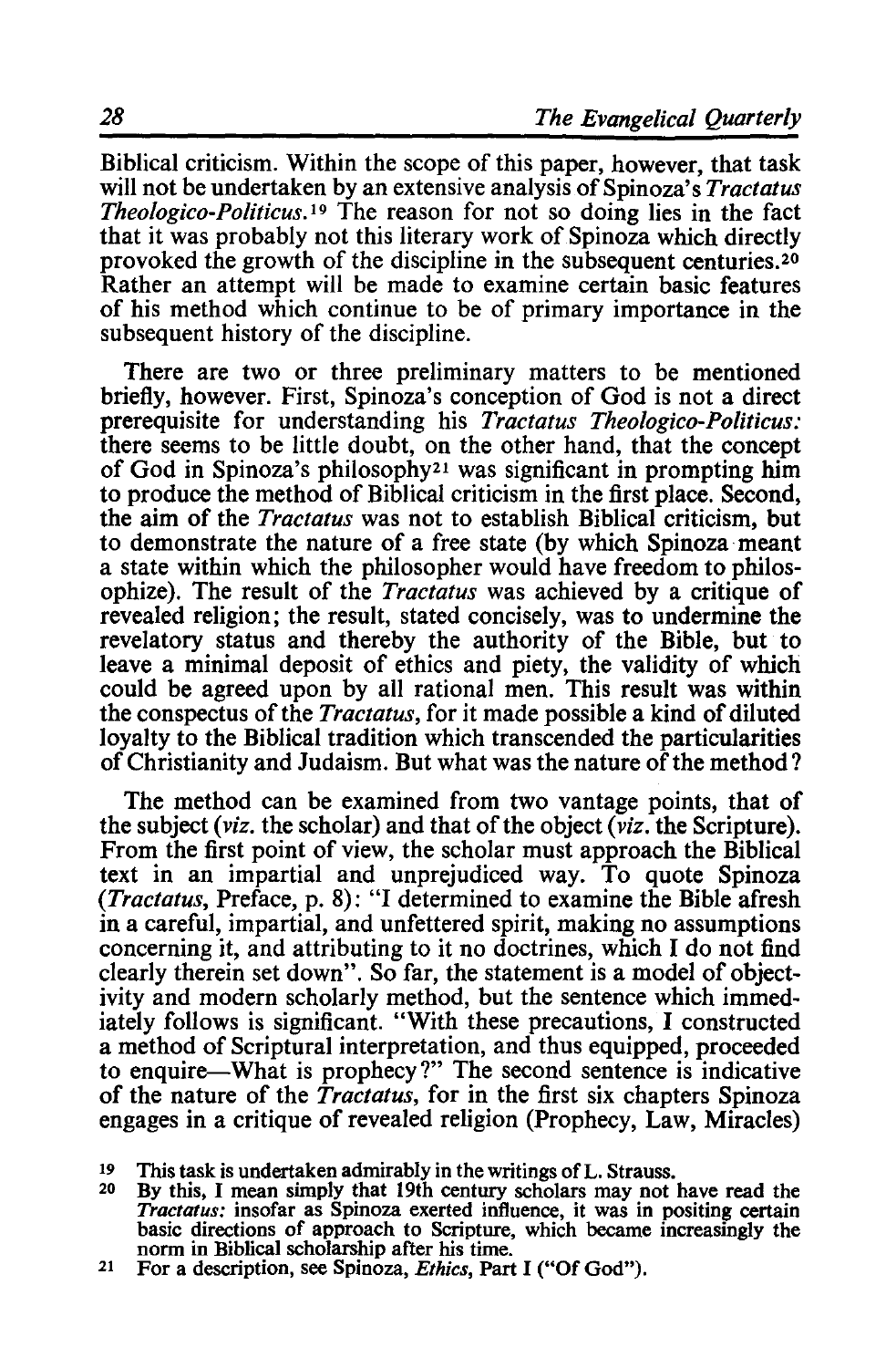and only in the seventh chapter does he present his method for the interpretation of Scripture.

Leaving this criticism aside, let us return to the "careful" and "impartial" approach. The implications of this approach are in fact philosophical and the significance of the point emerges clearly in Spinoza's correspondence with William van Blyenbergh. In that correspondence, certain "first principles" emerge and in them the distinction between Blyenbergh and Spinoza is made clear. For Blyenbergh, there are two basic principles for philosophizing: (a) his own clear and distinct ideas; (b) the revealed word of God. But, as Spinoza objects, Blyenbergh is more willing to admit that his own "clear and distinct ideas" might be wrong, than he is to say that Scripture might be erroneous. 22 For Spinoza, on the other hand, full trust in the discoveries of his own intelligence provided the basic principle and precondition for philosophizing: "I acquiesce wholly in that which my understanding shows me, without any suspicion that I may be deceived, or that Holy Scripture, although I do not search it, can contradict it: for truth does not conflict with truth ... "23

Blyenbergh was clearly in a predicament insofar as he wished to be both a radical philosopher and a Christian. For Calvin, on the other hand, there would have been no predicament, for his understanding of "fallen" man-and therefore his assessment of the ability of human reason-was such that "clear and distinct ideas" *(in Spinoza's sense)* would not have arisen in the first place. 24 To summarize the approach of the scholar to Scripture, two points must be stressed: (a) a very high view of human reason is assumed; (b) it is further assumed that the truth of Scripture may be accessible to impartial reason. The second point becomes clear in Spinoza's objection that the theologians prejudged the case "by their laying down beforehand, as a foundation for the study and true interpretation of Scripture, the principle that it is in every passage true and divine. Such a doctrine should be reached only after a strict scrutiny and thorough comprehension of the Sacred Books. . ." *(Tractatus,* Preface, p. 8). Although the objection may seem a reasonable one, in a sense it misses the mark, for the truth of Scripture (within Christianity) is affirmed on a broad basis through its canonization and on an individual basis by the "Spirit which beareth witness in my heart that these things are true". The latter point, namely the role of the Holy Spirit in the revelation of the truth of Scripture, is clearly an affirmation based on something other than reason (namely faith, or religious experience). If, then, a Christian scholar has a

<sup>22</sup> See the correspondence in *Spinoza Selections,* p. 424. *23 Ibid.,* p. 425. 24 See further L. Strauss, *Spinoza's Critique of Religion,* pp. 193-214.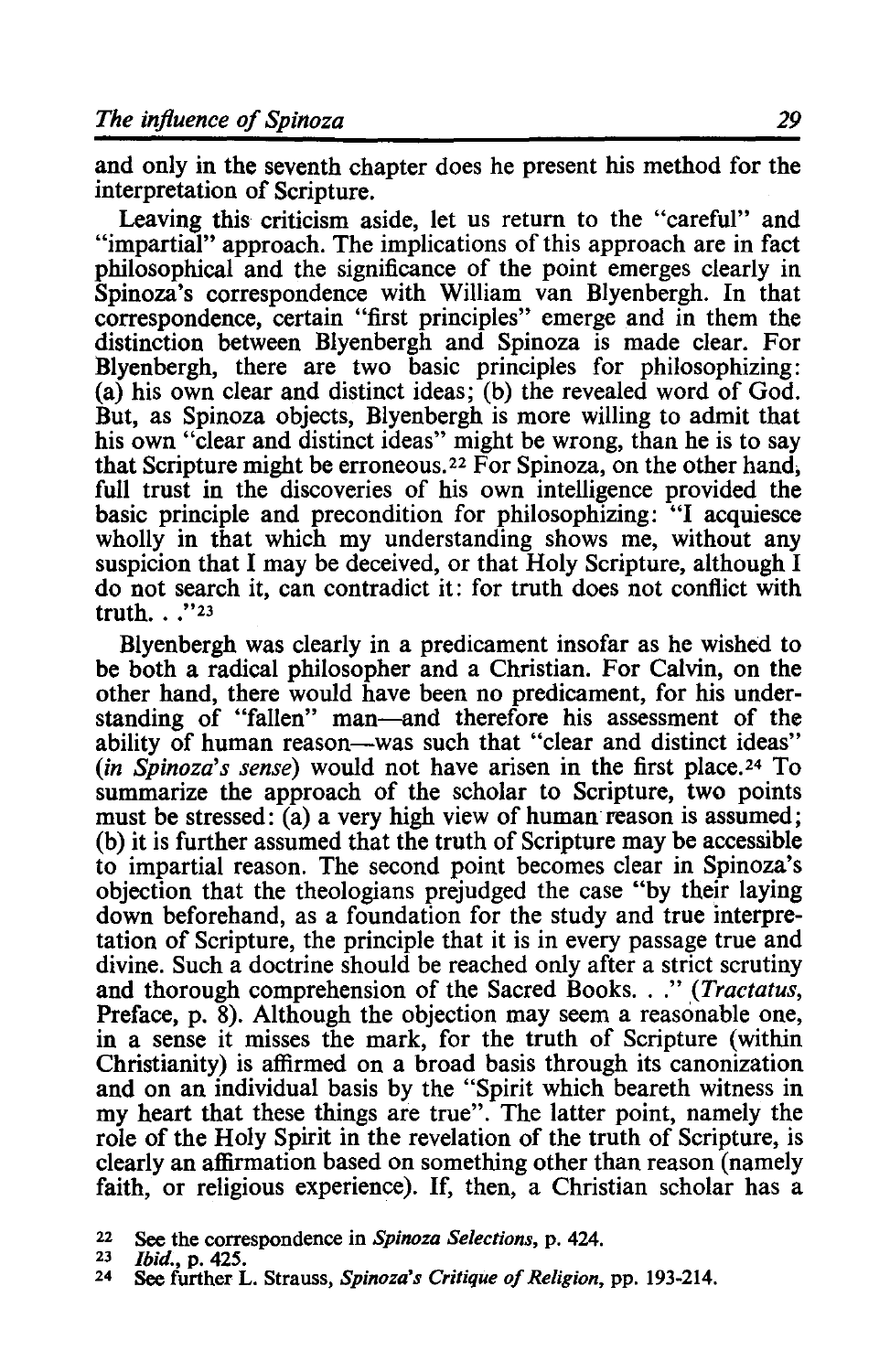cautious view of the nature and role of reason, and/or a spiritual awareness of the living truth of Scripture, it follows that his precondition for Biblical study will not be exactly the same as that of Spinoza.

Turning from the subject to the object (viz. the Scripture as the object of examination), some further aspects of Spinoza's method may be seen. There are two statements which summarize the conception of character of the book which was to be the object of study:  $(1)$  the Bible should be studied in the same way that nature is studied;  $(2)$  the Bible should be studied in the same way that any other book is studied.25 Both statements involve a radical assumption of the greatest significance; the Bible is essentially a human book, a product of the human imagination. As such, it becomes liable to the most thorough investigation along the lines of natural science. The subsequent significance of this approach will be examined in the next section, but first one further point must be made. For Spinoza, the conception of the Bible as a product of human imagination had derogatory implications, for his view of imagination was extremely negative in contrast to his view of human reason. In subsequent application of the method (e.g. that of Herder), imagination *per se*  very often was given a different and more positive significance, but the conception of the Bible as essentially a human document remained a primary dictum of higher criticism.26

IV

The final question may now be posed: How does the analysis of the influence of Spinoza in the growth of higher criticism affect the current critical and theological study of the Old Testament?

It is fair to say that the majority of current scientific or highercritical Old Testament scholarship employs a method which, by definition, does not have a "God-hypothesis" as a precondition.

- 25 See Spinoza, *Tractatus,* VII (pp. 99, 113). See also Strauss, *Spinoza's Critique of Religion,* pp. 258-262. Biedermann *(op. eit.,* pp. 18-21) summarized the significance of Spinoza's method as follows: "Der einzige Weg, der zu einem wirklichen, unbefangenen Verstindnis der Schrift filhrt, ist die historisch-kritische Methode der Bibelauslegung ... Die historisch-kritische Methode filhrt alIein zur Wahrheit, sie ist die vorteilhafteste, die beste, die alIein richtige". Spinoza's analogy between natural science and Biblical science was subsequently objected to by Jacobi, but his objection did not materially change the course of the discipline. See F. H. Jacobi, *Werke,*  Vol. IV/I (Leipzig: Fleischer, 1819: "Ueber die Lehre des Spinoza").<br><sup>26</sup> Implicit in the dictum is the view that the Bible records man's aspirations
- for God, rather than God's self-revelation to man; that this is an implicit assumption in 19th century Biblical critisism seems clear, but explicitly many scholars made no such assumption. See T. W. Manson, "The Failure of Liberalism to interpret the Bible as the Word of God", in C. W. Dugmore (ed.), The Interpretation of the Bible (London: S.P.C.K., 1944), pp. 101-102.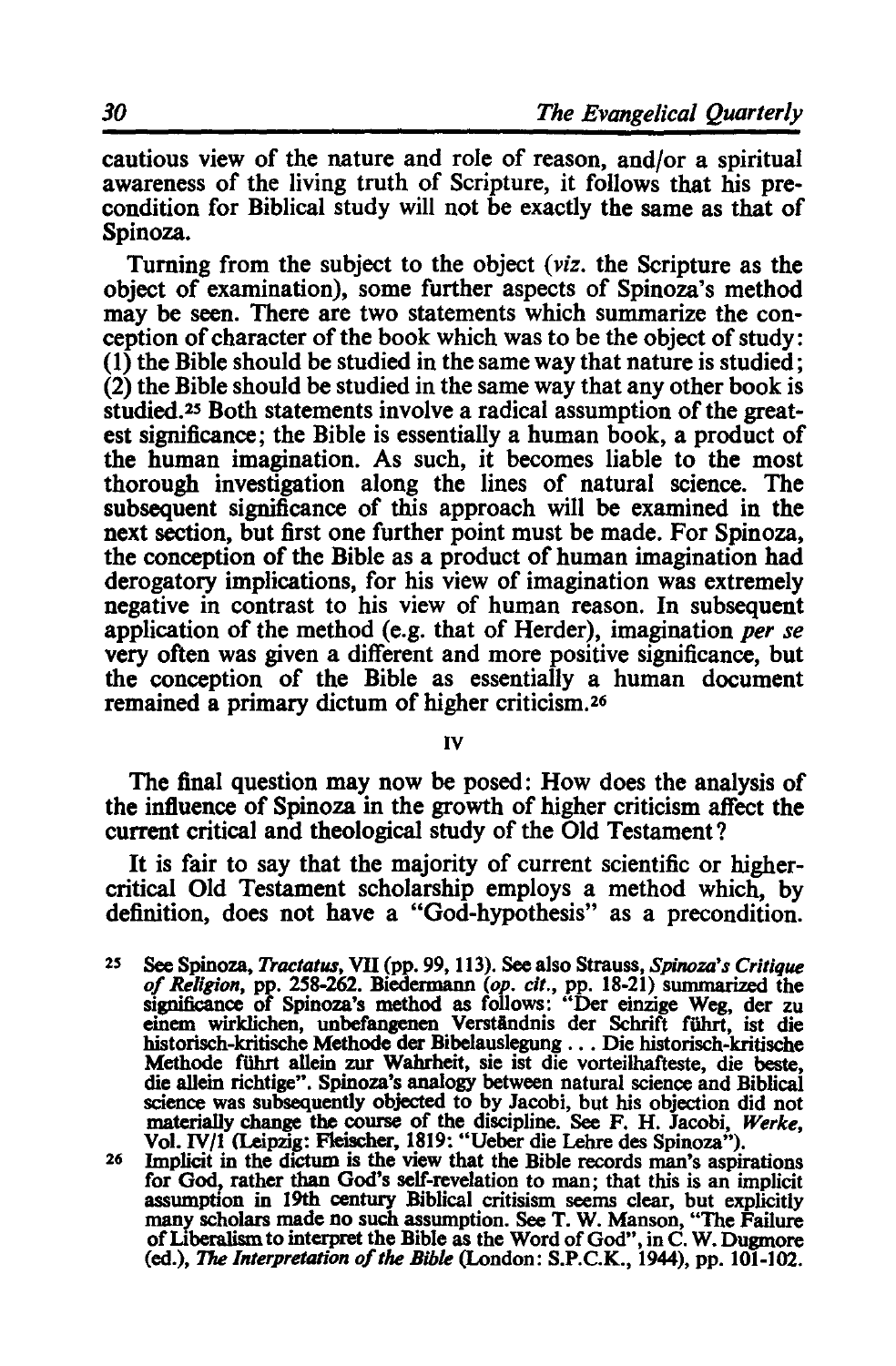The Bible is studied primarily as a human document and Spinoza's objectives have been achieved to a limited extent; that is to say, Protestant, Catholic, Jewish, agnostic and atheistic scholars may approach the Old Testament on common ground (even though they may never agree on detailed matters of interpretation). This is in itself a good thing, but it leads to a kind of schizophrenic tension when for example, a Protestant Old Testament scholar moves from the critical study of the literature and attempts to formulate a Biblical Theology. Theology, by definition, does not operate on the same axioms as does a Spinozistic method of Biblical criticism.

The dilemma produced by higher critical method becomes most obvious in the realm of Old Testament Theology, for it becomes necessary for some Biblical scholars to operate on a double set of axioms; *knowledge* (critical Biblical method) and *faith* (the Bible as revelation) may often be put in separate "compartments" and the relationship between the two becomes extremely ambivalent.<sup>27</sup> This ambivalence is no doubt a principal contributing factor in the continuing problems of method and procedure in the area of Old Testament Theology. It leads, for example, to distinctions between *Historie* and *Geschichte,* for higher criticism has undermined in many cases the possibility of "real history" and revelation or truth has to be found in "sacred history", which may not in fact be grounded in the former kind of history.

Though the dilemma is most obvious in Old Testament Theology, it is also present in the literary study of the Old Testament. In theology, it is impossible to avoid the dilemma, but in a purely textual study, it is easier to brush it aside and work on the Old Testament text just as if it were any other book. But it is important to stress that there is a good reason for the dilemma. It is not simply the case that nineteenth-century (Christian) Biblical scholars were "duped" by Spinoza and his method. The very nature of the Biblical revelation, as being divine in its source but human in its mediation, meant that the dilemma was always potential. In this sense, the study of the Bible as revelation is open to the same variations in emphasis as have been seen in the history of Christological doctrine. Biblical criticism, it is suggested, is a form of "Dynamic Monarchianism" in relation to the Bible as revelation. The Bible itself is seen as a human product and must be examined as such with the rigour of scientific method; only then can an attempt be made to discern its nature as revelation and its source in God.

<sup>&</sup>lt;sup>27</sup> See, for example, O. Eissfeldt, "Israelitisch-jüdische Religionsgeschichte und alttestamentliche Theologie",  $ZAW$  44 (1926), pp. 1-12. For a recent discussion of the problem, see G. Hasel, *Old Testament Theology: Ba Issues* in *the Current Debate* (Grand Rapids: Eerdmans, 1972).